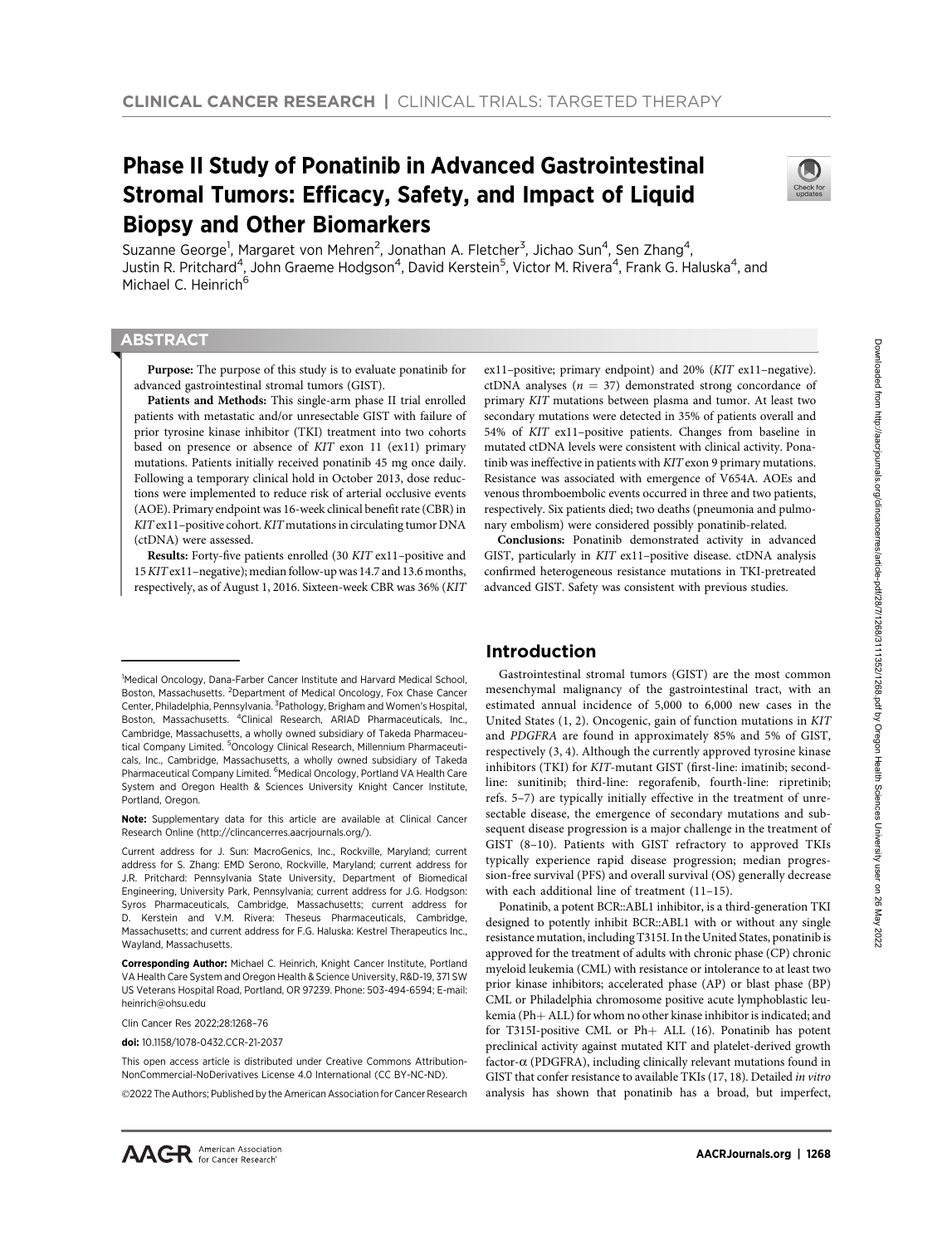# Translational Relevance

Ponatinib demonstrated antitumor activity in patients with advanced gastrointestinal stromal tumors (GIST), particularly in those with KIT exon 11 mutations. Analysis of circulating tumor DNA (ctDNA) confirmed heterogeneous resistance mutations in patients with advanced GIST previously treated with tyrosine kinase inhibitors (TKI). To the best of our knowledge, this is the first report of a clinical trial in advanced GIST in which patient enrollment was prospectively guided by mutational status. Our results demonstrate that trials evaluating TKI efficacy based on primary GIST mutations are feasible and informative. There was concordance between primary mutations detected in plasma ctDNA using beads, emulsions, amplification, and magnetics (BEAMing) and in tumor biopsies. The majority of patients had primary and/or secondary KIT mutations detected in plasma. The incomplete spectrum of KIT mutations detectable by BEAMing may be overcome by use of next-generation sequencing. Future GIST trials should continue to evaluate ctDNA using sequencingbased approaches.

inhibitory profile against various KIT mutations (19). Ponatinib demonstrated strong potency against KIT with primary mutations in exon 11 (ex11) and most secondary mutations, including mutations in the activation loop (exon 17/18) and at the T670 gatekeeper residue (exon 14). However, ponatinib had reduced activity against KIT with an exon 13 (V654A) secondary mutation or with an exon 9 (ex9) primary activating mutation (19).

The strong preclinical activity of ponatinib against KIT and PDGFRA supported its clinical investigation in patients with GIST. The objective of the current phase II study (NCT01874665) was to evaluate the efficacy and safety of ponatinib in patients with advanced GIST after failure of prior TKI therapy; biomarker assessments were also performed. Given the known preclinical profile of ponatinib, patients were prospectively enrolled into two cohorts based on the presence or absence of primary KIT ex11 mutations; ctDNA analysis was performed to explore the relationship between tumor mutation status and ponatinib activity in this heavily pretreated population.

# Patients and Methods

# Study design

In this phase II, single-arm, open-label, multicenter study, patients were enrolled in one of two cohorts, the KIT ex11–positive (KIT ex11–pos) or the KIT ex11–negative (KIT ex11-neg) as reported by investigators based on historical tumor analysis. Tumor KIT/PDGFRA mutations were recorded for all patients enrolled in the study. If the patient did not have a genetic analysis of a tumor sample performed at a Clinical Laboratory Improvement Amendments–certified laboratory, mutational analysis of KIT/PDGFRA genes in at least 1 archival tumor specimen was performed. Patients who did not have an archival specimen were required to undergo a tumor biopsy for genetic analysis. Blood samples were obtained at baseline and at times of tumor assessment for detection of mutations in KIT and PDGFRA in circulating DNA.

All patients started on 45 mg/day ponatinib; treatment continued until the occurrence of disease progression or unacceptable toxicity. Between October 8, 2013, and May 21, 2014, a temporary clinical hold was imposed by the FDA on all ponatinib trials in order to assess the risk of vascular occlusive events and to provide dose reduction instructions for management of these events. A total of 45 patients were enrolled prior to the hold; of those, 13 patients were censored. After the October 2013 temporary clinical hold, eligibility was amended to include only those patients who had received all three TKIs approved for GIST at that time (imatinib, sunitinib, and regorafenib); enrolled patients who had not received at least 3 prior therapies were discontinued if they had not achieved at least stable disease (SD) lasting ≥16 weeks during ponatinib treatment. Accordingly, patients with SD or better at the end of Cycle 6 (1 cycle  $= 4$  weeks) had ponatinib reduced to 30 mg/day if the dose was not already reduced for other reasons; doses could be escalated to 45 mg/day upon disease progression. Reduction of ponatinib dose to as low as 15 mg/day was permitted to manage drug-related adverse events (AE) or drug–drug interactions, and the dose could be re-escalated up to 45 mg/day once events resolved. Ponatinib was supplied as oral tablets in either the 45-mg or 15-mg strengths.

This study was conducted in accordance with the ethical standards consistent with the Declaration of Helsinki and with Good Clinical Practice guidelines and all applicable regulatory requirements. The protocol and the informed consent received institutional review board/ethics committee approval. All patients signed the informed consent.

# **Patients**

Patients ≥18 years of age with histologically confirmed metastatic and/or unresectable GIST who experienced progression on prior TKIs were eligible. At study initiation, patients with failure of at least one prior TKI treatment were eligible. After the October 2013 temporary clinical hold, eligibility was amended to include only those patients who had received all three approved TKIs for GIST at that time (imatinib, sunitinib, and regorafenib); enrolled patients who had not received at least three prior therapies were discontinued if they had not achieved at least SD lasting ≥16 weeks during ponatinib treatment. Eligible patients had Eastern Cooperative Oncology Group performance status ≤2, measurable disease per modified RECIST version 1.1 (12), and adequate hepatic, renal, and pancreatic function. Patients with clinically significant, uncontrolled, or active cardiovascular disease, uncontrolled hypertension, uncontrolled hypertriglyceridemia, a bleeding disorder, ongoing or active infection, or those taking medications with risk of serious cardiac ventricular arrhythmias (e.g., torsades de pointes) were excluded, as were patients with history of chronic pancreatitis or acute pancreatitis within 1 year prior to study commencement. Women who were pregnant or lactating were not eligible. The use of approved TKIs or investigational agents within 2 weeks or six half-lives of the agent prior to start of treatment (whichever was longer) was prohibited. ABCR/BOW was made the energy of the set of the set of the set of the set of the set of the set of the set of the set of the set of the set of the set of the set of the set of the set of the set of the set of the set of t

### Efficacy outcomes

The primary outcome measure was investigator-assessed clinical benefit rate (CBR) at 16 weeks, defined as the composite of complete response (CR), partial response (PR), and SD according to modified RECIST version 1.1 (12), in the KIT ex11–pos cohort. Secondary outcome measures included investigator-assessed CBR at 16 weeks in the KIT ex11–neg cohort and in the total patient population and objective response rate (ORR), defined as the composite of CR and PR according to modified RECIST version 1.1 (12), PFS, and OS in both cohorts and in the total patient population. Similar endpoints were used in phase II studies of regorafenib and sunitinib in patients with GIST (20, 21).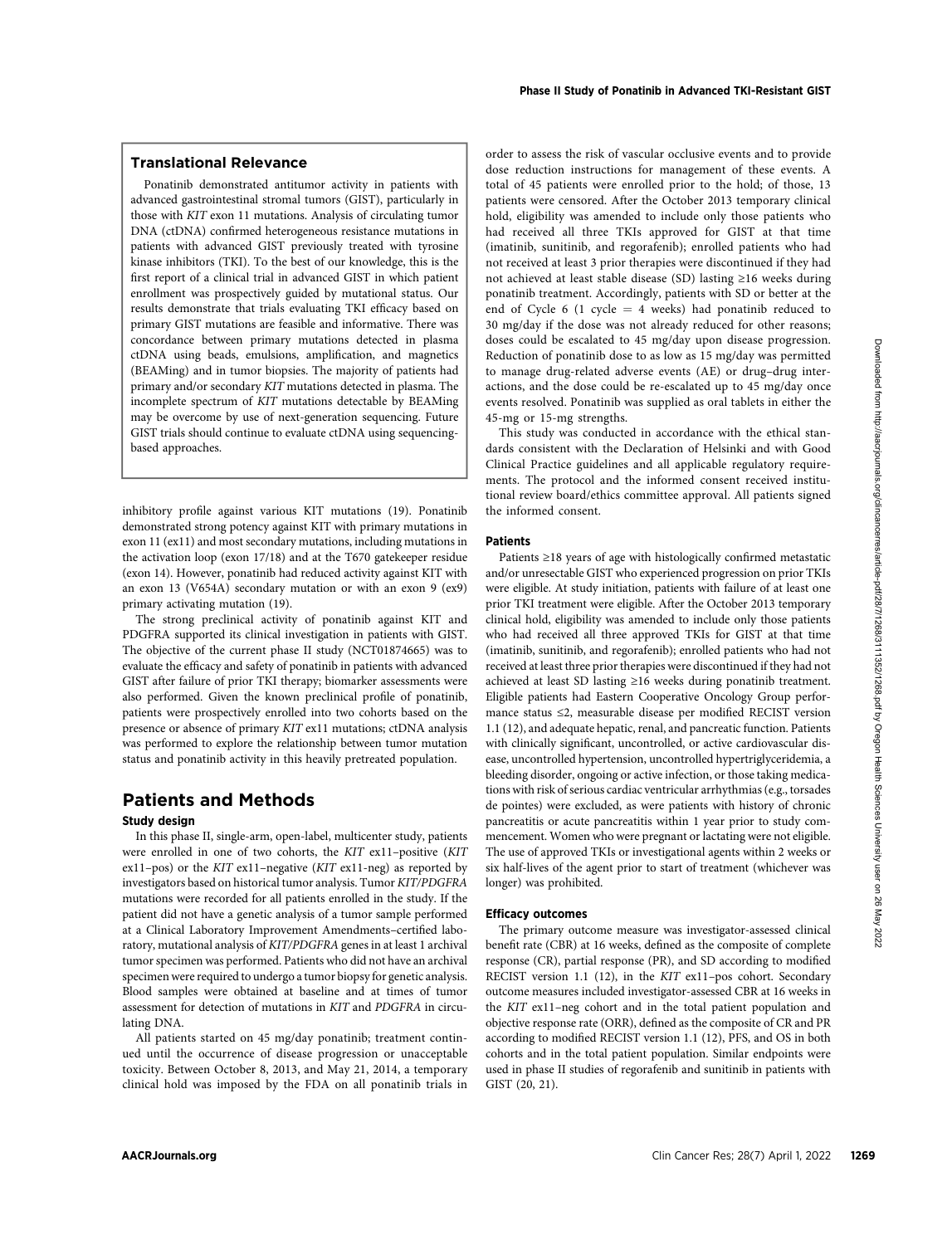Table 1. Demographics and baseline characteristics.

| <b>Characteristics</b>                                      | KIT exon 11-positive<br>$(n = 30)$ | KIT exon 11-negative<br>$(n = 15)$ | <b>Total</b><br>$(N = 45)$ |
|-------------------------------------------------------------|------------------------------------|------------------------------------|----------------------------|
| Median age (range), years                                   | $62(40-81)$                        | 56 (24-77)                         | 59 (24-81)                 |
| Sex, male, n (%)                                            | 19(63)                             | 7(47)                              | 26 (58)                    |
| Race, <sup>a</sup> white, $n$ (%)                           | 29 (97)                            | 15 (100)                           | 44 (98)                    |
| Median time since diagnosis (range), years                  | $6(1-30)$                          | $7(1-25)$                          | $6(1-30)$                  |
| ECOG performance status, $n$ (%)                            |                                    |                                    |                            |
| 0                                                           | 17(57)                             | 6(40)                              | 23(51)                     |
| 1                                                           | 12(40)                             | 9(60)                              | 21(47)                     |
| $\overline{2}$                                              | 1(3)                               | $\mathbf 0$                        | 1(2)                       |
| Primary tumor site, n (%)                                   |                                    |                                    |                            |
| Stomach                                                     | 10(33)                             | 5(33)                              | 15(33)                     |
| Small intestine                                             | 7(23)                              | 7(47)                              | 14(31)                     |
| Esophagus                                                   | 2(7)                               | 0                                  | 2(4)                       |
| Other/unknown                                               | 11(37)                             | 3(20)                              | 14(31)                     |
| Number of target lesions, n (%)                             |                                    |                                    |                            |
| 1                                                           | $\mathsf{O}$                       | $\circ$                            | $\circ$                    |
| $\overline{2}$                                              | 7(23)                              | 5(33)                              | 12(27)                     |
| 3                                                           | 12(40)                             | 3(20)                              | 15(33)                     |
| $\overline{4}$                                              | 8(27)                              | 5(33)                              | 13 (29)                    |
| 5                                                           | 3(10)                              | 2(13)                              | 5(11)                      |
| Number of prior anticancer regimens, $n$ (%)                |                                    |                                    |                            |
| $\leq$ 2                                                    | 6(20)                              | 2(13)                              | 8(18)                      |
| $3 - 5$                                                     | 16(53)                             | 10(67)                             | 26 (58)                    |
| $\geq 6$                                                    | 8(27)                              | 3(20)                              | 11(24)                     |
| Median (range)                                              | $4(1-10)$                          | $5(2-7)$                           | $4(1-10)$                  |
| Number of prior approved TKIs, n (%)                        |                                    |                                    |                            |
| 1                                                           | 2(7)                               | 1(7)                               | 3(7)                       |
| $\overline{2}$                                              | 10(33)                             | 6(40)                              | 16(36)                     |
| 3                                                           | 18(60)                             | 8(53)                              | 26 (58)                    |
| Among patients with $K/T$ ex11-negative tumors ( $n = 15$ ) |                                    |                                    |                            |
| $K/T$ exon 9 mutations                                      | <b>NA</b>                          | 7(47)                              | 7(16)                      |
| $K/T$ exon 13 mutations                                     | <b>NA</b>                          | 1(7)                               | 3(7)                       |
| KIT exon 17 mutations                                       | <b>NA</b>                          | 2(13)                              | 5(11)                      |
| Wild-type KIT and PDGFRA                                    | <b>NA</b>                          | 6(40)                              | 6(13)                      |
| Among patients with wild-type KIT tumors ( $n = 6$ )        |                                    |                                    |                            |
| SDHB-intact                                                 | <b>NA</b>                          | 2(13)                              | 2(4)                       |
| SDHB-negative                                               | <b>NA</b>                          | 1(7)                               | 1(2)                       |
| Unknown (tissue not available for testing)                  | <b>NA</b>                          | 3(20)                              | 3(7)                       |

Abbreviations: ECOG, Eastern Cooperative Oncology Group; SDHB, succinate dehydrogenase complex iron sulfur subunit B. <sup>a</sup>Race was unknown in one patient in cohort A.

Tumor response was assessed by CT or magnetic resonance imaging every two cycles for the first six cycles and every three cycles thereafter. PFS was defined as the time from start of ponatinib administration to objective disease progression or death due to any cause. OS data were collected every 6 months following discontinuation for up to 24 months after enrollment of the last patient.

# Correlative assessments

The association between KIT mutations detected using ctDNA and antitumor activity of ponatinib was assessed as an exploratory outcome. Blood was drawn for detection of KIT mutations in ctDNA (liquid biopsy) at baseline and at the time of tumor assessment. Samples were analyzed for KIT mutations using beads, emulsions, amplification, and magnetics (BEAMing) digital polymerase chain reaction technology (Sysmex Inostics, Inc.; refs. 22, 23), which allowed detection of seven primary (exons 9, 11, 13) and 20 secondary (exons 13/14, 17/18) mutations (ref. 24; Supplementary Table S1).

# Safety outcomes

Safety was assessed by routine physical examination, laboratory evaluations, electrocardiograms, and echocardiograms as defined prospectively in the protocol. The laboratory evaluations included serum analyses performed at baseline and prespecified time points for the following labs: serum chemistry, fasting serum lipid panel, hemoglobin A1c (HbA1c), C-reactive protein, cardiac troponin (cTn), and N-terminal pro-brain natriuretic peptide (NT-proBNP). AEs were assessed throughout the study and categorized by the U.S. National Cancer Institute Common Terminology Criteria for Adverse Events, version 4.0.

# Statistical analysis

For CBR and ORR, 95% exact confidence intervals (CI) were calculated. For PFS and OS, medians were estimated using the Kaplan–Meier method. Descriptive statistics were used to summarize exposure to ponatinib over time, AE incidence rates, and the incidence of occurrence of overall toxicity, categorized by toxicity grades.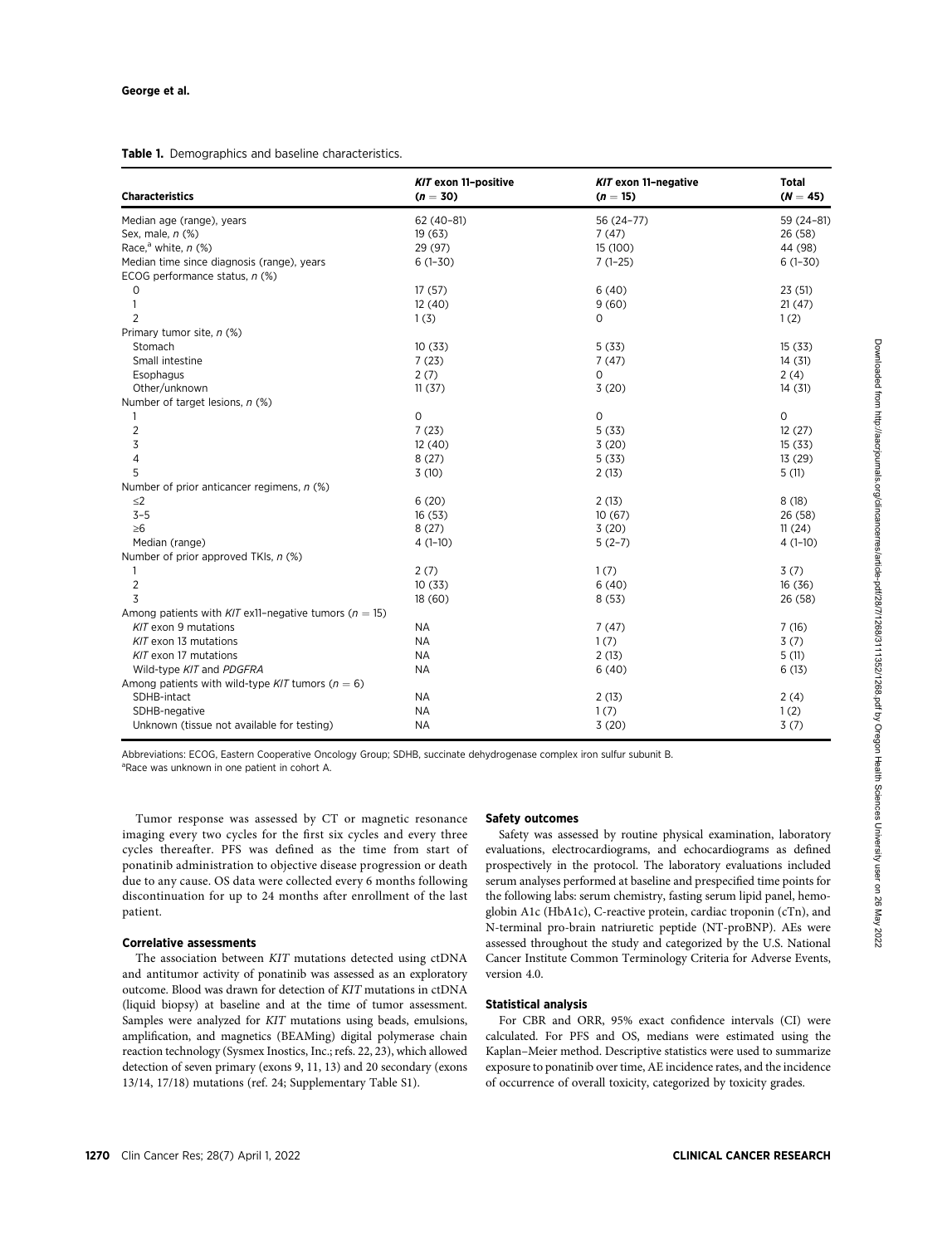### Determination of sample size

The planned enrollment for the study was 45 patients (30 in the KIT ex11–pos cohort and 15 in the KIT ex11–neg cohort). For the primary analysis population (KIT ex11–pos cohort), an exact binomial test determined that a one-stage design with at least 30 patients with the ex11 mutation could distinguish a favorable true CBR of 30% from a null rate of 10% with more than 80% power and a one-sided type 1 error rate of 0.025. Ponatinib would be considered promising in this population if at least seven of 30 patients experienced clinical benefit.

#### Data availability

The data sets, including the redacted study protocol, redacted statistical analysis plan, and individual participant data supporting the results reported in this article, will be made available within three months from initial request, to researchers who provide a methodologically sound proposal. The data will be provided after de-identification, in compliance with applicable privacy laws, data protection, and requirements for consent and anonymization.

# Results

# Demographics and baseline characteristics

A total of 45 patients were enrolled and initiated ponatinib treatment at three centers in the United States between June 5, 2013, and October 1, 2014. The demographics and baseline characteristics of patients (30 with GIST harboring KIT ex11 mutations and 15 with GIST without KIT ex11 mutations) are summarized in Table 1. Of the 15 patients with KIT ex11–neg tumors, seven cases harbored KIT ex9 mutations, one harbored a primary KIT exon 13 mutation, one harbored a primary KIT exon 17 mutation, and six were wild type at the KIT and PDGFRA loci. Of the six patients with wild-type KIT tumors, two patients had tumors that were succinate dehydrogenase complex iron sulfur subunit B (SDHB)–intact (wild-type) and one was SDHB-negative by IHC; no tissue was available for testing in tumors from three patients. Overall, patients were heavily pretreated (with 82% having undergone treatment with at least three prior anticancer regimens) and typically had multiple lesions (with 73% having three or more lesions).

#### Patient disposition

At study termination (data cutoff: August 1, 2016), median follow-up was 14.7 months (range, 0.4–34.3) in the KIT ex11–pos cohort and 13.6 months (0.6–32.0) in the KIT ex11–neg cohort. Two patients (4.4%) continued ponatinib treatment after study termination at the discretion of their physician. Primary reasons for discontinuation included progressive disease (50% KIT ex11–pos cohort; 67% KIT ex11–neg cohort) and AEs (20% KIT ex11–pos; 13% KIT ex11–neg cohort; Supplementary Table S2).

### **Efficacy**

Tumor response data are summarized in Table 2, which excludes two patients who were discontinued from the study per FDA request as they had not already responded to ponatinib, nor had they been treated with all other TKIs approved for GIST. Clinical benefit at 16 weeks was reported in 10 of 28 patients (36%) in the KIT ex11–pos cohort (primary outcome, Fig. 1) and 3 of 15 patients (20%) in the KIT ex11–neg cohort, with a CBR of 30% (13/43) in the total patient population.

In patients with KIT ex11–pos tumors treated with two and three prior TKIs, CBR at 16 weeks was 44% and 33%, respectively. Clinical benefit was not experienced by patients with KIT ex9–positive tumors.

#### Table 2. Investigator-reported tumor response.

| <b>Endpoint</b>             | KIT exon<br>11-positive<br>$n=28a$ | KIT exon<br>11-negative<br>$n=15$ | Total<br>$N = 43a$ |
|-----------------------------|------------------------------------|-----------------------------------|--------------------|
| Response at 16 weeks, n (%) |                                    |                                   |                    |
| CBR at 16 weeks, n (%)      | 10 (36)                            | 3(20)                             | 13 (30)            |
| (95% CI)                    | $(19 - 56)$                        | $(4 - 48)$                        | $(17-46)$          |
| CR.                         | Ω                                  | 0                                 | 0                  |
| PR.                         | 1(4)                               | 0                                 | 1 (2)              |
| SD                          | 9(32)                              | 3(20)                             | 12 (28)            |
| PD                          | 9(32)                              | 7 (47)                            | 16 (37)            |
| Not evaluable <sup>b</sup>  | 9(32)                              | 5 (33)                            | 14 (33)            |
| Best response, n (%)        |                                    |                                   |                    |
| ORR (CR $+$ PR), n (%)      | 2(7)                               | 0                                 | 2(5)               |
| (95% CI)                    | $(1-24)$                           | $(0-22)$                          | $(1-16)$           |
| CR.                         | Ω                                  | Ο                                 | 0                  |
| PR.                         | 2(7)                               | 0                                 | 2(5)               |
| SD                          | 14 (50)                            | 7 (47)                            | 21(49)             |
| PD                          | 5(18)                              | 5 (33)                            | 10 (23)            |
| Not evaluable <sup>b</sup>  | 7 (25)                             | 3 (20)                            | 10 (23)            |
|                             |                                    |                                   |                    |

Abbreviation: PD, progressive disease.

<sup>a</sup>Excludes two patients who were discontinued from study per FDA request. <sup>b</sup>Not evaluable group are patients whose tumor was not evaluable but who remained on study.

PR as best response was reported in two patients, both with KIT ex11–pos tumors, resulting in an ORR of 7% in the KIT ex11–pos cohort, and 0% in the KIT ex11–neg cohort. Best response data for individual patients are summarized in Fig. 2. In the patient with SDHB-negative GIST as assessed by IHC, the best response was SD; total time on treatment at study termination was 29.4 months; the patient continued ponatinib 45 mg/day after study termination.

Kaplan–Meier plots of PFS and OS are shown in Supplementary Fig. S1. Median PFS was 4.0 months (95% CI, 2–9) in the KIT ex11–pos cohort and 2.0 months (2–18) in the KIT ex11–neg cohort; median OS was 14.7 months (95% CI, 8–30) and 14.3 months (3–not reached), respectively.

#### Association of KIT mutations detected in ctDNA with antitumor activity of ponatinib

At the time of ctDNA analyses (March 2, 2015), a total of 105 plasma samples from 37 patients were analyzed (Supplementary Table S3); 28 patients had baseline and postbaseline samples. In 100% (17/17) of cases in which the primary KIT mutation detected in the tumor was included in the BEAMing panel, the same mutation was also detected in the plasma (Supplementary Fig. S2). In the 12 cases in which the primary KIT mutation detected in the tumor was not included in the BEAMing panel, no primary mutations were detected in the plasma.

Analysis of ctDNA revealed a high degree of tumor heterogeneity, with at least two (and up to eight) unique secondary KIT mutations detected in 35% (13/37) of all patients and 54% (13/24) of patients in the KIT ex11–pos cohort (Fig. 3). In order to understand the heterogeneity and dynamics of resistance mutations post-ponatinib treatment, mutation dynamics in individual patients and the dynamics of the most common secondary mutations [V654A (exon 13), N822K, Y823D, D820A/G (all in exon 17/18)] were assessed (Supplementary Figs. S3 and S4). Although V654A was only detectable at baseline in one patient, it frequently emerged during treatment with ponatinib, becoming detectable in eight additional patients (range, 60–480 days of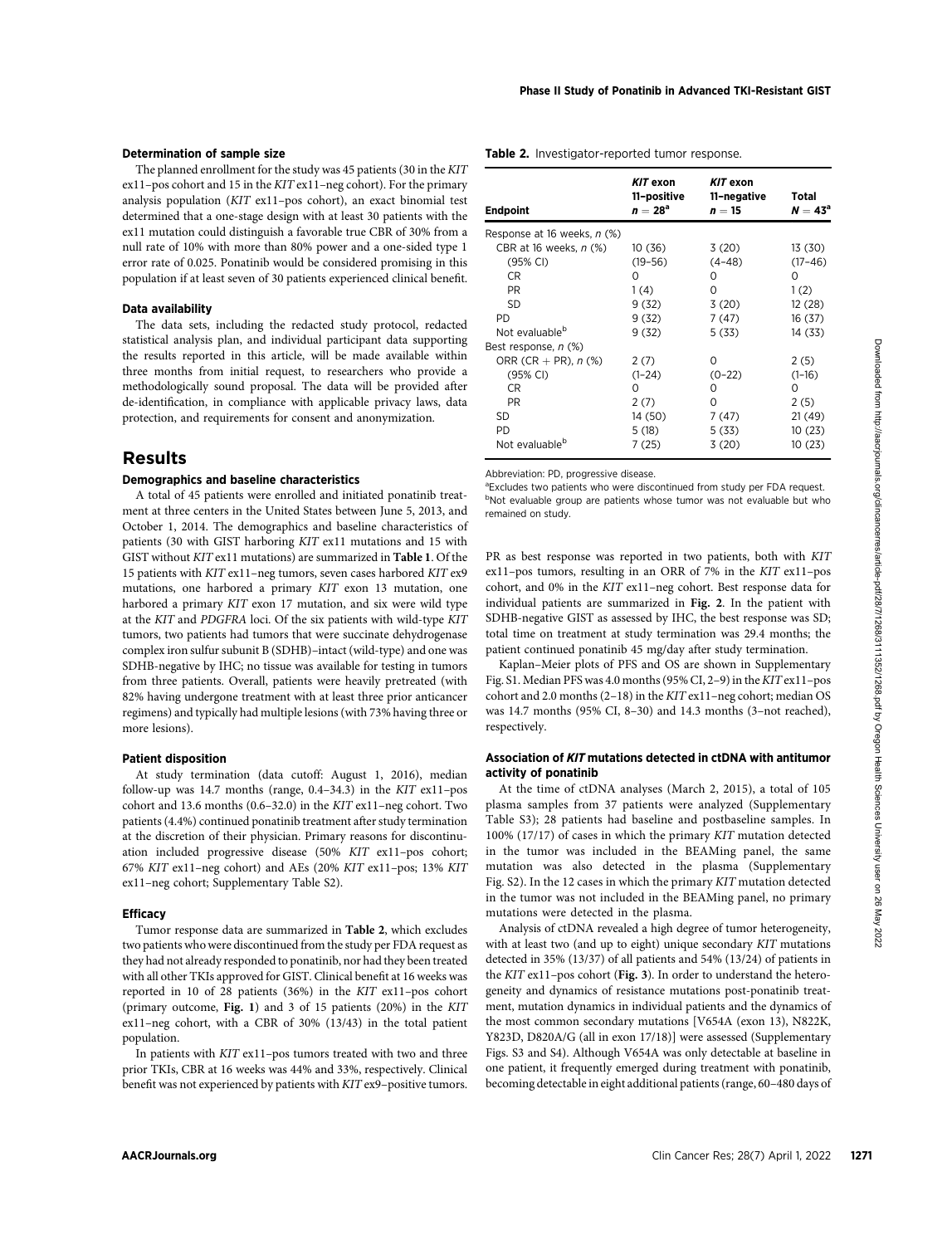#### George et al.



#### Figure 1.

Clinical response by duration of treatment. \* Patient was discontinued per FDA request.

ponatinib treatment). Sustained or transient decreases in ctDNA levels were seen in the majority of patients with N822K, Y823D, or D820A/G.

A summary of CBR and mutational status at baseline is included in Supplementary Table S4. The CBR was 43% (95% CI, 18%–71%) and median PFS was 6.54 months (range, 0.03 months–10.58 months) in patients with KIT ex11–pos tumors with secondary exon 17/18 mutations detected at baseline ( $n = 24$ ). Following ponatinib treatment, a correlation between the change in tumor burden and change in plasma mutation load was observed (Spearman correlation  $= 0.6298$ ;  $P = 0.0039; n = 19;$  Fig. 4). Changes in target lesion size were generally associated with changes in ctDNA levels. Decreases in target lesion size and ctDNA levels were observed in patients with primary ex11, but not exon 9 mutations. Exon 9 primary and V654A (exon 13) secondary mutation ctDNA levels generally increased during ponatinib treatment. ctDNA levels of the most common exon 17/18 mutations decreased in a majority of patients during ponatinib treatment.

# Post hoc analyses

#### Correlation of CT scan and liver biopsy in a single patient

In one patient who had been treated with two prior TKIs, tumor regression was observed after two cycles of ponatinib on a CT scan (Supplementary Fig. S5A and S5B). Pretreatment liver biopsy showed presence of viable GIST cells with abundant mitotic figures in 100% of this region (Supplementary Fig. S5C and S5E). In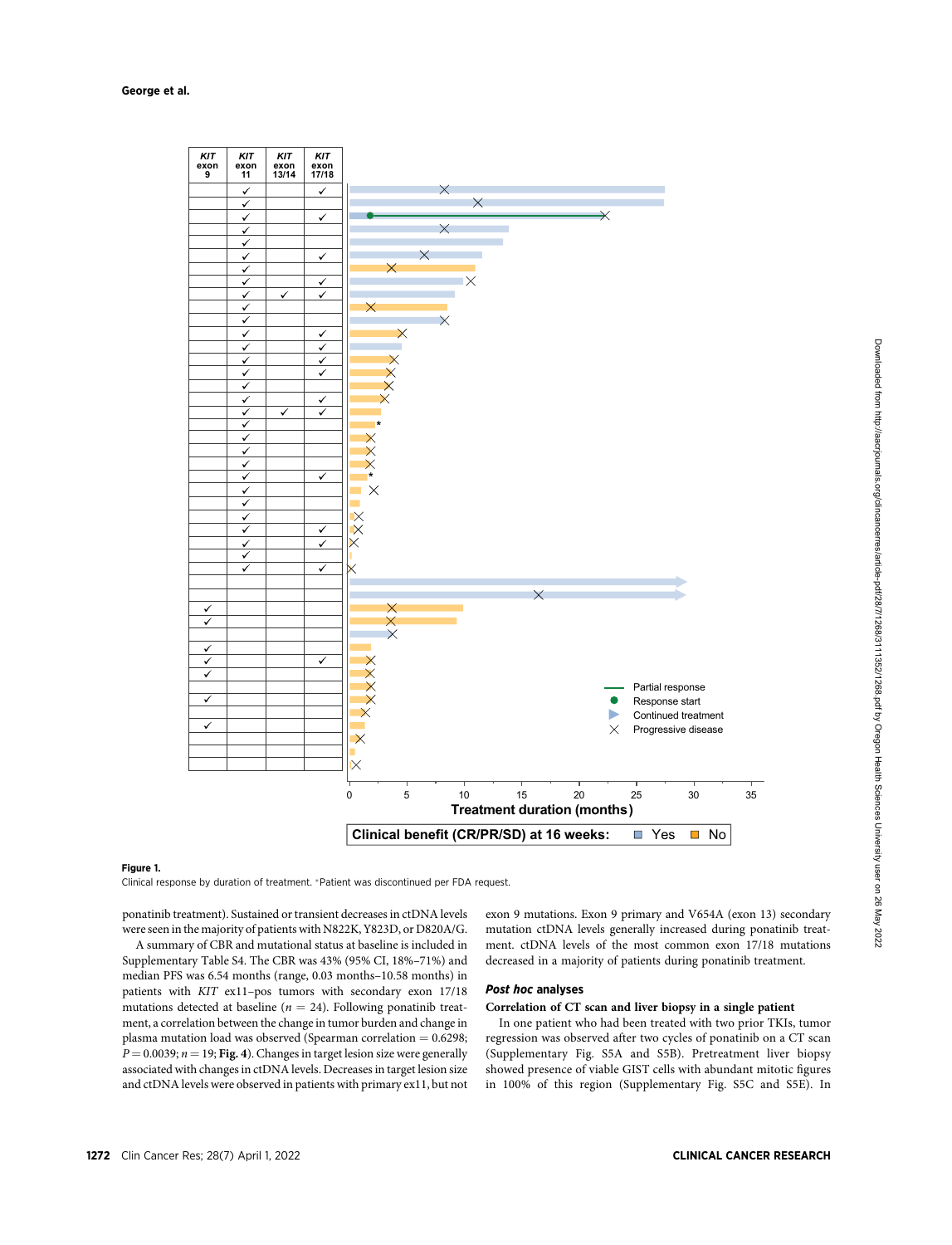

#### Figure 2.

Tumor response in evaluable patients ( $n = 36$ ), mutation status, and prior therapies. Dotted line at  $-30%$  indicates threshold for PR. Two patients with 0% change from baseline and one patient with 0.5% change from baseline do not have visible bars. \*Patients with KIT exon 11–negative tumors. NL, new lesion; WT, wild-type.

contrast, liver biopsy on day 19 of cycle 1 of ponatinib treatment was markedly hypocellular, with a myxoid background and rare viable GIST cells and an absence of mitotic figures (Supplementary Fig. S5D and S5F).

#### Safety

#### Exposure

Time on treatment is shown in Supplementary Fig. S6. The median time on treatment for all patients was 3.0 months (range,

#### Figure 3.

Number of secondary mutations detected per patient in ctDNA.<sup>\*</sup>  $n = 37$ patients. \*Number of unique secondary mutations per patient observed across all samples analyzed (pre– and post–treatment initiation). Each dot represents a unique patient. †Includes exon 9 ( $n = 6$ ), exon 13 ( $n = 1$ ), and exon 17 ( $n = 1$ ). WT, wild-type.

0.1–32.0) with a median time of 3.8 months  $(0.1–29.9)$  in the KIT ex11–pos cohort and 2.0 months (0.2–32.0) in the KIT ex11–neg cohort. Median dose intensity values were 41 mg/day (range, 23– 45) in all patients, 42 mg/day (29–45) in the KIT ex11–pos cohort, and 40 mg/day (23–45) the KIT ex11–neg cohort. Dose reductions (any) and dose interruptions (≥3 days) were reported in 12 patients (40%) and 15 patients (50%), respectively, in the KIT ex11–pos cohort and in eight patients (53%) and seven patients (47%), respectively, in the KIT ex11–neg cohort.

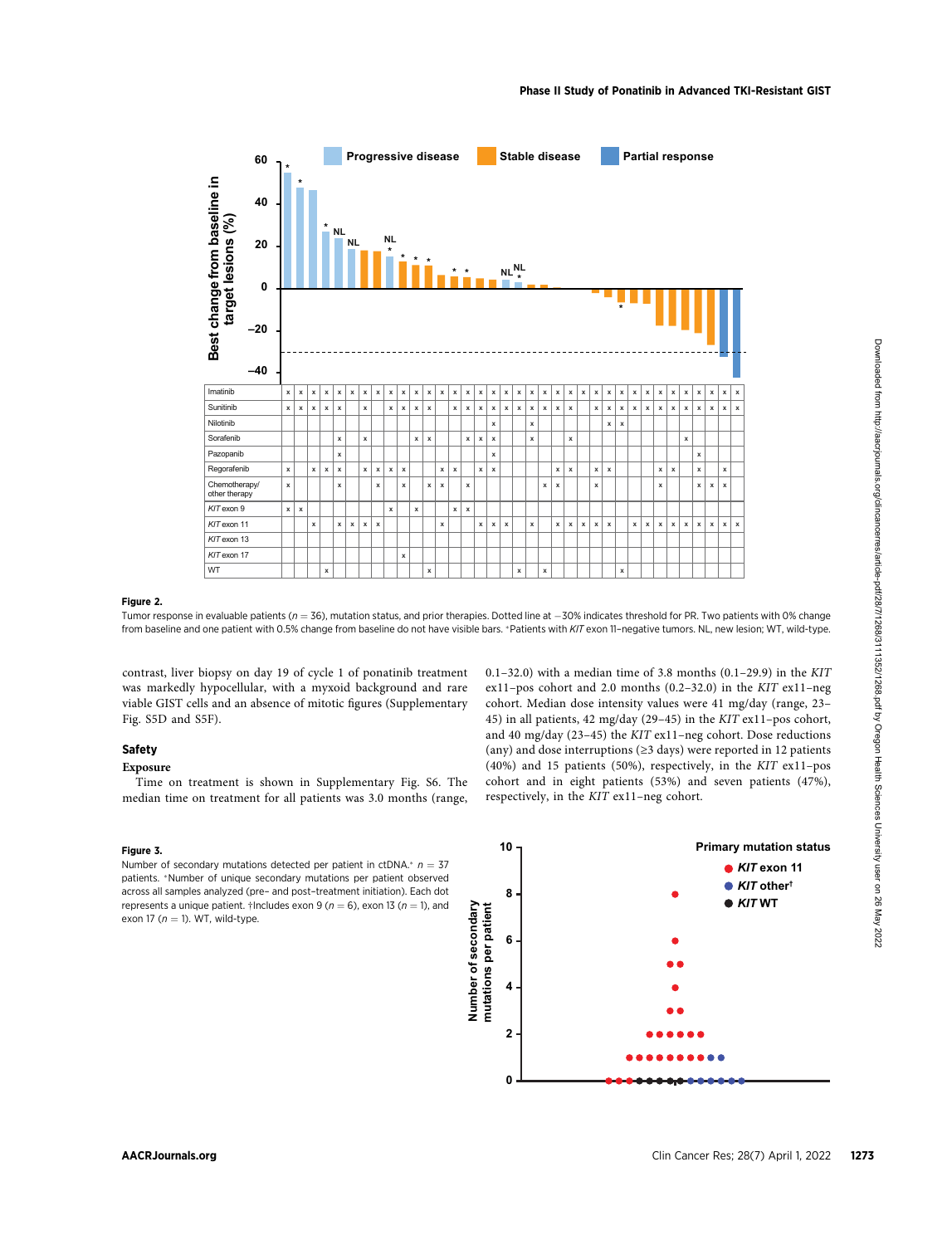

#### AEs

Treatment-emergent AEs reported in ≥20% of patients and serious treatment-emergent AEs reported in ≥2% of patients are included in Table 3. Three patients had arterial occlusive events [AOE; myocardial ischemia ( $n = 1$ ), cerebrovascular accident ( $n = 1$ ), and peripheral artery stenosis ( $n = 1$ )]. Two patients had venous thromboembolic events [pulmonary embolism  $(n = 2)$ ; in one of these patients, deep vein thrombosis was also reported].

Deaths within 30 days of the last dose and treatment-related deaths at any time were reported in six patients: hepatic failure  $(n = 1)$ , pneumonia ( $n = 1$ ), pulmonary embolism ( $n = 1$ ), respiratory failure

#### Table 3. Treatment-emergent AEs.

| Treatment-emergent AEs reported in $\geq$ 20% Any grade,<br>of patients ( $N = 45$ ) | n (%)   | Grades 3-5,<br>n (%) |
|--------------------------------------------------------------------------------------|---------|----------------------|
| Rash                                                                                 | 27 (60) | 2(4)                 |
| Fatique                                                                              | 24 (53) | 3(7)                 |
| Abdominal pain                                                                       | 22 (49) | 4(9)                 |
| Headache                                                                             | 20 (44) | 0                    |
| Constipation                                                                         | 19 (42) | 0                    |
| Myalgia                                                                              | 18 (40) | 0                    |
| Hypertension                                                                         | 17 (38) | 4(9)                 |
| Peripheral edema                                                                     | 16 (36) | 1(2)                 |
| Decreased appetite                                                                   | 15 (33) | 1(2)                 |
| Dry skin                                                                             | 15 (33) | 1(2)                 |
| Increased blood alkaline phosphatase                                                 | 13 (29) | 2(4)                 |
| Cough                                                                                | 12(27)  | 0                    |
| Vomiting                                                                             | 11(24)  | 3(7)                 |
| Nausea                                                                               | 11(24)  | 2(4)                 |
| Diarrhea                                                                             | 10 (22) | 2(4)                 |
| Increased aspartate aminotransferase                                                 | 10(22)  | 1(2)                 |
| Pyrexia                                                                              | 10(22)  | O                    |
| Serious treatment-emergent AEs reported                                              | n (%)   |                      |
| in $\geq$ 2 patients (N = 45)                                                        |         |                      |
| Abdominal pain                                                                       | 4(9)    |                      |
| Pneumonia                                                                            | 3(7)    |                      |
| Small intestine obstruction                                                          | 3(7)    |                      |
| Fatique                                                                              | 2(4)    |                      |
| Nausea                                                                               | 2(4)    |                      |
| Pulmonary embolism                                                                   | 2(4)    |                      |
| Vomiting                                                                             | 2(4)    |                      |

# Figure 4.

Association between changes in target lesion size and KIT-mutated ctDNA levels ( $n = 19$ ). Target lesion size (sum of all target lesions) and levels of primary mutation (in ctDNA) were compared at baseline and first postbaseline visits.

 $(n = 1)$ , neoplasm progression  $(n = 2)$ ; deaths due to pneumonia and pulmonary embolism were considered possibly related to ponatinib treatment by the investigator. Hepatic failure was considered not related to treatment by the investigator; this patient with hepatic failure received ponatinib at a dose of 45 mg.

# Discussion

In this phase II study in patients with advanced GIST who progressed on prior TKIs, ponatinib showed evidence of clinical activity in patients with activating mutations in KIT ex11. Clinical benefit (43% CBR) was observed in patients with primary KIT ex11 mutations and secondary exon 17/18 mutations detected at baseline. Ponatinib had no clinical activity in patients with primary mutations in KIT ex9. Consistent with the observed clinical activity, ctDNA levels of the most common exon 17 and exon 18 mutations typically decreased during ponatinib treatment, whereas ctDNA levels of KIT ex9 primary and V654A (exon 13) secondary mutations generally increased during treatment, the latter of which may represent a key acquired resistance mechanism. Associations between KIT mutation status assessed using ctDNA and ponatinib antitumor activity correlated with data from preclinical models that demonstrated that ponatinib has potent activity against secondary mutations such as N822K, Y823D, and D820A/G but not against V654A (19). ctDNA analysis indicated the presence of at least two secondary mutations in 54% of patients with KIT ex11 mutations. The reduced activity of ponatinib in KIT ex11–negative patients could be attributed to the presence of other mutations such as KIT ex9. Previous preclinical studies demonstrated limited activity of ponatinib in ex9 mutant models (19). In addition, the lack of activity in patients with KIT ex9 mutations is not unique and was previously reported in the phase III trial of nilotinib versus imatinib, in which nilotinib demonstrated reduced efficacy compared with imatinib (25). These findings suggest that the presence of a KIT ex11 mutation may serve as a response biomarker for ponatinib. Furthermore, the presence of KIT ex9 mutation may serve as a marker of resistance to ponatinib. However, additional studies are needed because the observed resistance to ponatinib could be due to the presence of other mutations, such as KIT exon 17 or exon 13 mutations.

The safety profile of ponatinib in this study is consistent with that reported in leukemia studies (26, 27), with the exception that myelosuppression occurred less frequently in patients with GIST. Based on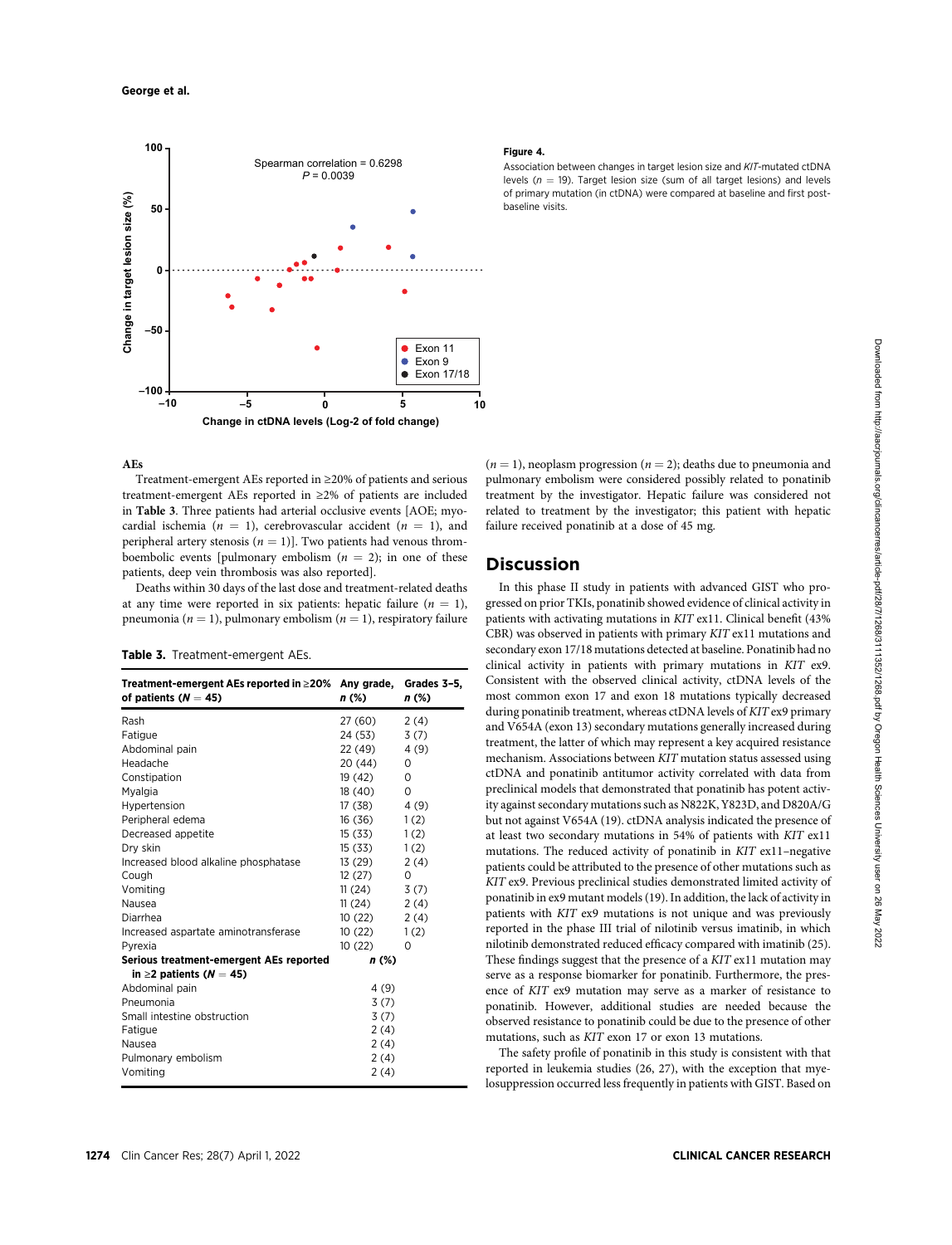experience in phase I and phase II clinical studies, the starting dose of ponatinib used was 45 mg/day in order to maximize potential efficacy in this heavily pretreated patient population. To reduce the potential risk of AOEs due to long-term exposure, the ponatinib dose was reduced after six cycles of treatment to 30 mg/day in patients with SD or better, if it had not already been reduced for other reasons. In this heavily pretreated population, ponatinib showed modest response and clinical benefit rates with limited durability of response. Based on the dose-dependent toxicities observed in this study, lower dosing (30 mg) was used in the POETIG phase II trial in pretreated patients with GIST (NCT03171389; ref. 28).

To the best of our knowledge, this is the first report of a clinical trial in advanced GIST in which patient enrollment was prospectively guided by mutational status and ctDNA analysis was incorporated to better understand acquired resistance to ponatinib. Our results support the utility of this approach and demonstrate that clinical trials evaluating the efficacy of TKIs based on primary tumor mutation in GIST are feasible and informative. ctDNA analysis by BEAMing further defined the primary and secondary resistance landscape in this trial. There was concordance between primary mutations detected in ctDNA using BEAMing and in tumor biopsies. BEAMing detected primary and/or secondary KIT mutations in plasma from the majority of patients enrolled; the incomplete spectrum of KIT mutations detectable by BEAMing may be overcome by use of nextgeneration sequencing approaches (29–31). Future GIST trials should continue to evaluate ctDNA using sequencing-based approaches. The utility of ctDNA analysis in the management of patients with GIST was demonstrated in a study that included 243 patients with GIST. In comparison with analysis of tumor mutations, plasma ctDNA analysis had a positive predictive value of 100%. ctDNA analysis provides a rapid, noninvasive approach to characterize current mutations, thereby allowing tailored, personalized therapeutic strategies based on resistance mutations (32). ARAB The main the state of the client of the client of the state of the state of the state of the state of the state of the state of the state of the state of the state of the state of the state of the state of the state

The trial had several limitations. Although patient enrollment was guided by KIT ex11 mutation status, grouping all KIT ex11–negative patients in one cohort posed challenges in interpreting the lack of activity due to the heterogeneity of the clinical impact of various mutations on response to treatment. In addition, most patients included in the study were white (98%), which may impact the broad applicability of the findings. Further mutational analysis is needed to mechanistically define the limited activity of ponatinib in KIT ex11– negative patients and to determine whether this was solely due to the presence of KIT ex9 mutation or combinations of other relevant mutations. Another key limitation of the trial is the limited number of patients with KIT exon 13 and exon 17 mutations.

The emergence of two or more secondary mutations in a large proportion of patients suggests a high degree of underlying tumor heterogeneity and indicates that effective treatment approaches for GIST may require earlier use of pan-KIT inhibitors or combination therapies that can suppress development of resistance mutations. Although ponatinib will not be developed further in GIST due to the risk/benefit profile, future studies in GIST should focus on informative study designs, based on strong preclinical data with robust correlatives together with broad coverage of known resistance mutations.

### Authors' Disclosures

S. George reports grants from ARIAD during the conduct of the study; grants from Blueprint Medicines, Deciphera, Daiichi Sankyo, Pfizer, Bayer, Merck, Eisai, and Springworks, personal fees from Blueprint Medicines, Deciphera, Immunicum, and Kayothera, and other support from WCG outside the submitted work. M. von Mehren reports personal fees and other support from Deciphera, Novartis, and Blueprint, and personal fees from Exelixis during the conduct of the study; grants from Novartis outside the submitted work. J.A. Fletcher reports a patent for Imatinib licensed to Novartis. S. Zhang reports other support from ARIAD and EMD Serono outside the submitted work. J.R. Pritchard reports other support from ARIAD Pharmaceuticals during the conduct of the study; grants from Theseus Pharmaceuticals, personal fees from Theseus Pharmaceuticals, Moma Therapeutics, Third Rock Ventures, and Takeda Pharmaceuticals, and other support from Theseus Pharmaceuticals and Moma Therapeutics outside the submitted work. D. Kerstein reports other support from ARIAD Pharmaceuticals during the conduct of the study and other support from Theseus Pharmaceuticals outside the submitted work. V.M. Rivera reports other support from ARIAD Pharmaceuticals and other support from Theseus Pharmaceuticals outside the submitted work. F.G. Haluska reports other support from ARIAD Pharmaceuticals during the conduct of the study. M.C. Heinrich reports grants from ARIAD during the conduct of the study; personal fees and other support from MolecularMD, personal fees from Novartis, and grants and personal fees from Blueprint Medicines and Deciphera Pharmaceuticals outside the submitted work; in addition, M.C. Heinrich has a patent for Treatment of GIST issued, licensed, and with royalties paid from Novartis. No disclosures were reported by the other authors.

#### Authors' Contributions

S. George: Conceptualization, resources, writing–original draft, writing– review and editing. M. von Mehren: Conceptualization, resources, writing– original draft, writing–review and editing. J.A. Fletcher: Conceptualization, resources, methodology, writing–original draft, writing–review and editing. J. Sun: Conceptualization, resources, methodology, writing–original draft, writing–review and editing. S. Zhang: Conceptualization, resources, methodology, writing–original draft, writing–review and editing. J.R. Pritchard: Conceptualization, resources, methodology, writing–original draft, writing–review and editing. J.G. Hodgson: Conceptualization, resources, methodology, writing–original draft, writing–review and editing. D. Kerstein: Conceptualization, resources, methodology, writing–original draft, writing–review and editing. V.M. Rivera: Conceptualization, resources, writing–original draft, writing–review and editing. F.G. Haluska: Conceptualization, project administration, writing–review and editing. M.C. Heinrich: Conceptualization, resources, writing–original draft, writing–review and editing.

#### Acknowledgments

This study is sponsored by Takeda Development Center Americas, Inc. M.C. Heinrich received partial salary support from a Merit Review grant from the U.S. Department of Veterans Affairs (1IOBX005358-01) and a grant from the NCI (R21CA263400).

We thank all of the patients and their families, and the investigators and staff at all clinical sites, for their participation in the study. The authors acknowledge Duprane Young, PhD, of Peloton Advantage, an OPEN Health company, and Meenakshi Subramanian of Evidence Scientific Solutions for medical writing support for the development of this manuscript under the direction of the authors, which was funded by Takeda Pharmaceuticals, USA, Inc., and complied with the Good Publication Practice 3 ethical guidelines (Battisti WP, et al. Ann Intern Med 2015;163:461–4).

The costs of publication of this article were defrayed in part by the payment of page charges. This article must therefore be hereby marked advertisement in accordance with 18 U.S.C. Section 1734 solely to indicate this fact.

Received September 14, 2021; revised December 15, 2021; accepted January 25, 2022; published first January 28, 2022.

#### References

- 1. Fletcher CD, Berman JJ, Corless C, Gorstein F, Lasota J, Longley BJ, et al. Diagnosis of gastrointestinal stromal tumors: A consensus approach. Hum Pathol 2002;33:459–65.
- 2. Miettinen M, Lasota J. Gastrointestinal stromal tumors–definition, clinical, histological, immunohistochemical, and molecular genetic features and differential diagnosis. Virchows Arch 2001;438:1–12.